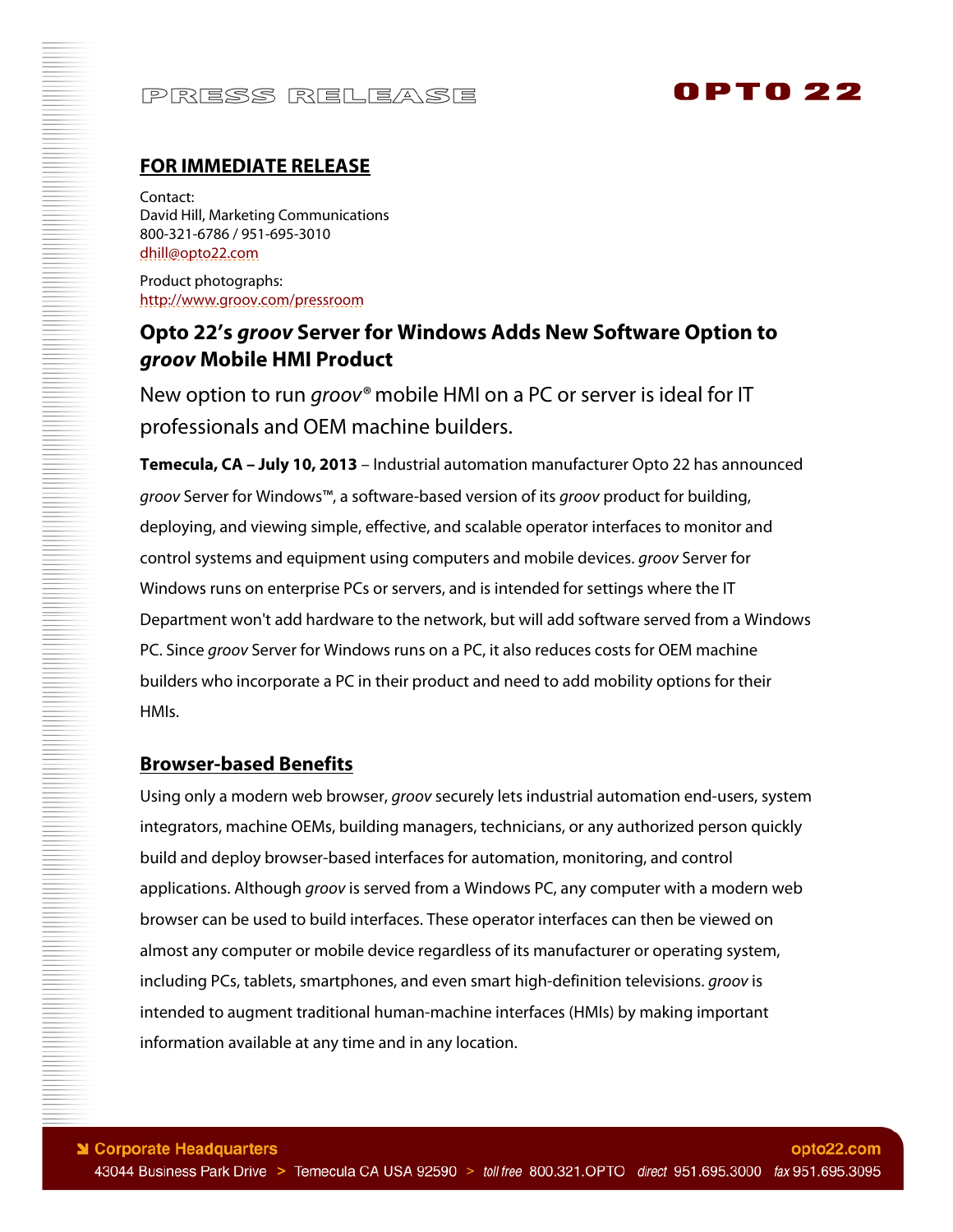# PRESS RELEASE

groov offers a simple yet flexible environment for developing operator interfaces with zero programming, and requires no per-seat runtime or viewing licenses. Overcoming the biggest challenge in developing for multiple screen sizes and mobile HMIs, groov automatically and gracefully scales all screens, page objects, and gadgets, allowing groov HMIs to be viewed and manipulated from virtually any device of any screen size.

OPTO 22

groov works with modern web browsers like Internet Explorer, Firefox, Chrome, Safari, or Opera running on operating systems including iOS, Android, Microsoft Windows, Mac OS, and Linux. *groov* benefits from the capabilities of these browsers by using the latest web standards like HTML5, CSS3, and SVG. And while many competing technologies depend on additional software or browser plug-ins like Flash, Silverlight, or Java to work, groov simplifies deployment by requiring no additional software or plug-ins.

#### **Networking and Interface Development**

groov Server for Windows runs on a PC or server that you control. All network communication between a web browser and *groov* uses an encrypted secure sockets layer (SSL) over an HTTPS connection. groov does not respond to any other communication methods on any other ports.

groov connects to Opto 22 SNAP PAC automation systems and OptoEMU energy monitoring products over a wired Ethernet network or wireless LAN. Opto 22 recommends using a separate network interface card (NIC) to segment your control systems. Support for the OPC-UA protocol is planned in 2013 and will allow groov to communicate with systems from other manufacturers that offer an OPC-UA server.

The simple and flexible development environment, groov Build, dramatically reduces the time needed to build interfaces when compared to traditional HMI screen-building tools. groov Build includes a library of scalable, touchscreen-ready gadgets: gauges, buttons, range indicators, text entry, sliders, and trends. Images and real-time video from network IP cameras—also fully scalable—can also be added. Designed to support HMI best practices, groov Build includes the tools necessary to build high-performance, intelligible information and control screens like those defined by the High Performance HMI Handbook (Hollifield et al.)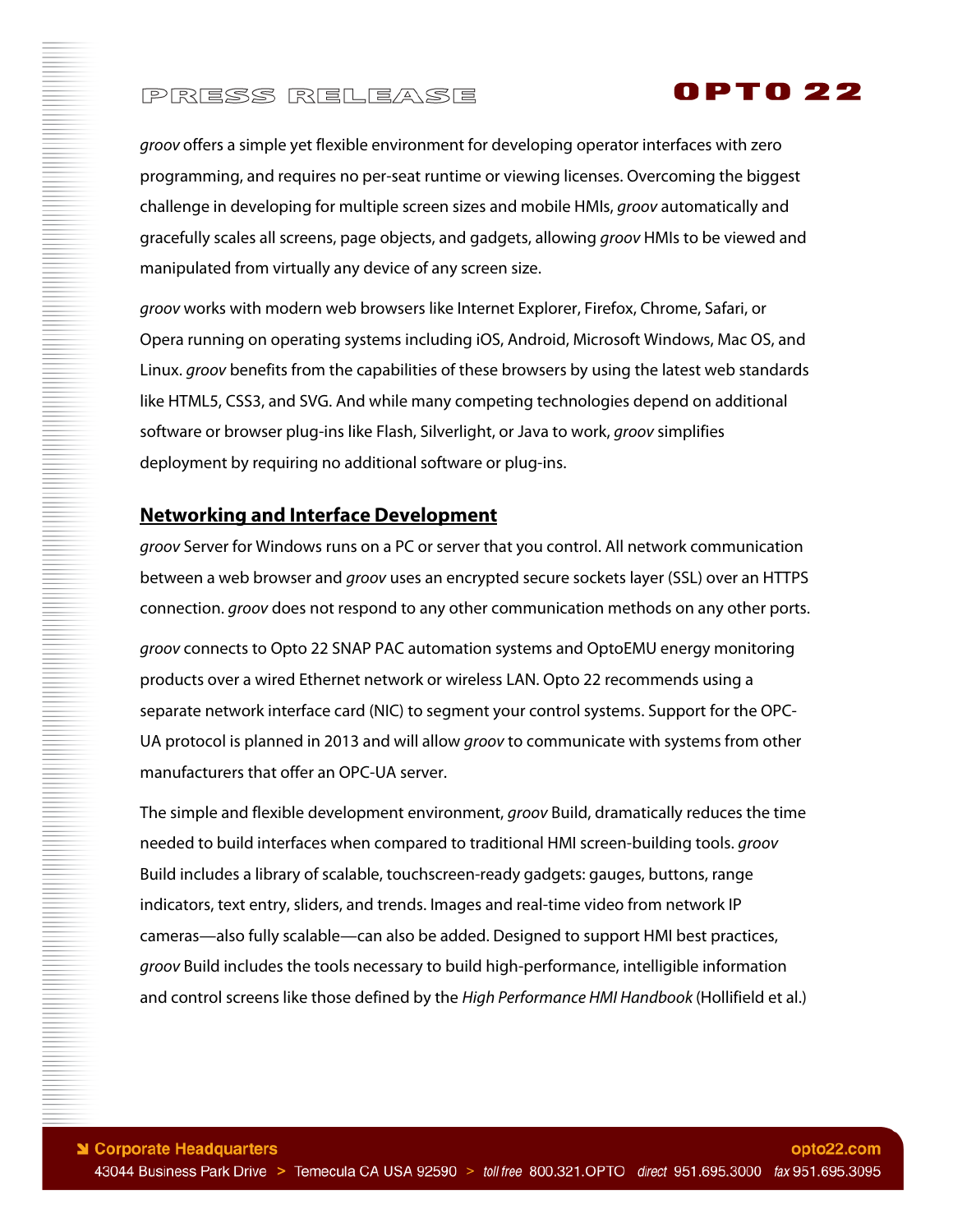

and the ASM (Abnormal Situation Management) Consortium Guideline, Effective Operator Display Design.

### *groov* **Server for Windows Components and System Requirements**

groov Server for Windows includes groov Build and groov View. Also available are the optional mobile apps groov View for iOS and groov View for Android.

To build operator interfaces with *groov* Server for Windows requires:

- A SNAP PAC S-series, SNAP PAC R-series, or SoftPAC controller with firmware R9.2a or newer, running a control strategy developed in Opto 22's PAC Control.
- Any computer with a modern web browser. This can be the same computer where groov Server for Windows is installed, or a separate computer.

To install and run groov Server for Windows requires:

- A PC on the same network as your SNAP PAC controller, with one of the following Microsoft operating systems:
	- Windows 7 Professional (32-bit and 64-bit)
	- Windows 8 Professional (32-bit and 64-bit)
	- Windows Server 2008 R2
	- Windows Server 2012
- A minimum of 300 MB available disk space is required to install groov Server for Windows. You may need additional disk space to create projects.

#### **Pricing and Availability**

Opto 22's groov Server for Windows, part number GROOV-SVR-WIN, will be available starting July 22, 2013 at a suggested list price of \$1795 USD for a single machine license. To order, contact an Opto 22 Distributor or Opto 22 Pre-Sales at 951-695-3000 or toll free at 1-800-321- 6786. For additional information, visit groov.com.